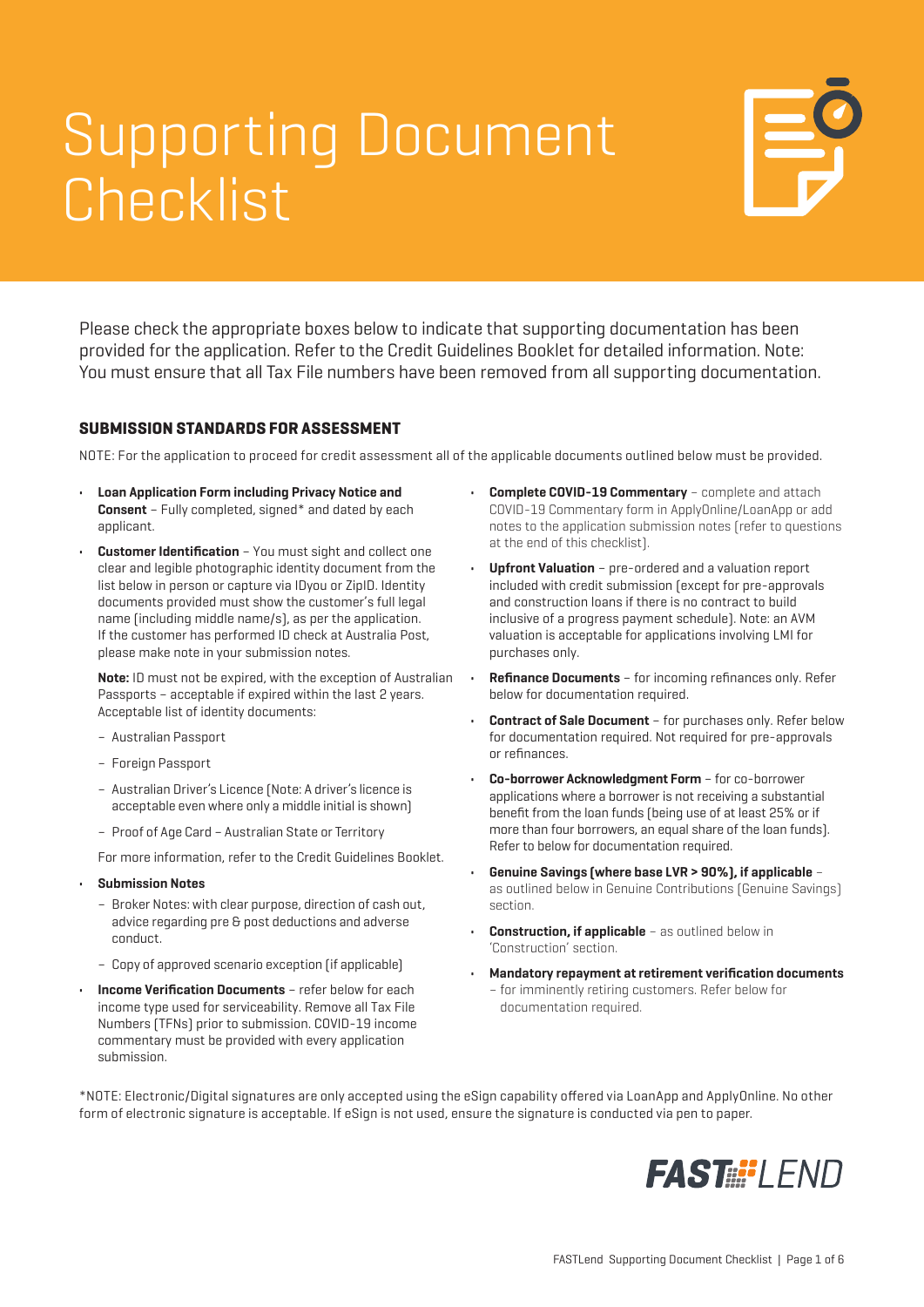### **DOCUMENTATION VERIFICATION REQUIREMENTS**

| <b>Document Type</b>                                                                            | <b>Supporting Evidence</b>                                                                                                                                                                                                                                                                                                                                                                                                                                                                                                                                                                                                                                                                                                                                                                                                                                                                                                                                                                                                                        |  |  |
|-------------------------------------------------------------------------------------------------|---------------------------------------------------------------------------------------------------------------------------------------------------------------------------------------------------------------------------------------------------------------------------------------------------------------------------------------------------------------------------------------------------------------------------------------------------------------------------------------------------------------------------------------------------------------------------------------------------------------------------------------------------------------------------------------------------------------------------------------------------------------------------------------------------------------------------------------------------------------------------------------------------------------------------------------------------------------------------------------------------------------------------------------------------|--|--|
| <b>PAYG Permanent</b><br><b>Employment Income</b>                                               | One of the following:<br>One computer generated payslip, with the most recent payment no older than 45 days from application submission<br>date, with YTD showing at least 2 pay cycles; OR<br>If YTD does not cover 2 pay cycles, 2 of the last 3 computer generated payslips, the latest one no older than 45 days<br>from application submission date; OR<br>Bank Statement(s) or transaction listing(s), showing the last 2 salary credits with the most recent salary credit no older<br>than 45 days from the application submission date.<br>Note: Where salary credits are inconsistent and variance is >20%, provide payslips to support bank statements/<br>transaction listings.                                                                                                                                                                                                                                                                                                                                                       |  |  |
| <b>PAYG Allowances</b>                                                                          | 2 consecutive computer generated payslips, with the most recent payment no older than 45 days from application<br>submission date to confirm allowances are ongoing.                                                                                                                                                                                                                                                                                                                                                                                                                                                                                                                                                                                                                                                                                                                                                                                                                                                                              |  |  |
| <b>PAYG Casual and Contract</b><br>income                                                       | One of the following:<br>Bank statement(s) and transaction listing(s) with the most recent credit no older than 45 days from application<br>submission date, evidencing employment income for a period of at least 6 months; OR<br>Computer generated payslip, with the most recent payment no older than 45 days from application submission date,<br>reporting a minimum of 6 months YTD figure; OR<br>Where Payslip YTD reports a figure under 6 months obtain: computer generated payslips and PAYG Payment<br>Summary or Personal Tax Return for the last financial year                                                                                                                                                                                                                                                                                                                                                                                                                                                                     |  |  |
| <b>Overtime and Commission</b><br>income                                                        | Computer generated payslip, reporting a minimum of 6 months YTD figure, which has at the application<br>submission date the most recent payment no older than:<br>- 45 days for weekly/fortnightly/monthly/bi-monthly payments; OR<br>- 90 days for payments greater than monthly.<br>Where Payslip YTD reports a figure under 6 months, provide most recent:<br>- 6 months of computer generated payslips; OR<br>- PAYG Payment Summary; OR<br>- Personal Tax Return for the last financial year; OR<br>- Signed contract of employment or letter of offer that specifies regular overtime                                                                                                                                                                                                                                                                                                                                                                                                                                                       |  |  |
| Bonus income (from 2 most<br>recent financial years)                                            | One of the following:<br>Bank Statement(s) and/or transaction listing(s) with the most recent credit no older than 45 days from application<br>submission date that evidence receipt of the bonus payments; OR<br>Payslips that evidence receipt of the bonus payments; OR<br>Reward statements issued by the employer that evidence receipt of the bonus payments; OR<br>Payment summaries or tax returns which evidence total income above the customers calculated base salary; OR<br>Signed letter from the employer detailing the bonus payment amounts paid<br>Note: For bank statements and transaction listings, only the pages evidencing the payments are required, not the<br>full 2 year period                                                                                                                                                                                                                                                                                                                                       |  |  |
| Self-employed Income<br>(Evidence the flow of income<br>from trading entities to<br>individual) | The last two years' financial statements (balance sheet & profit and loss), the <b>most recent year</b> financial statement<br>may be accountant or management prepared.<br><b>OR</b><br>The last two years' taxation returns including ATO Assessment notice/Company Tax Portal for most recent income<br>tax return applicable for:<br>- Individual [i.e. Sole trader/Proprietor]<br>- Partnership<br>- Non Trading Trust<br>- Non Trading Company<br>Note: The most recent financial information as at the application submission date, must be no older than:<br>- 21 months<br>- 24 months for non-trading entities<br>Where the future performance of the business will materially deteriorate, in addition to the above:<br>Business Activity Statements (BAS); OR<br>Business transaction statements (where BAS is reported annually or there is no GST registration)<br>These documents must cover a minimum of the most recent financial quarter and the same information for the<br>corresponding quarter of the prior financial year. |  |  |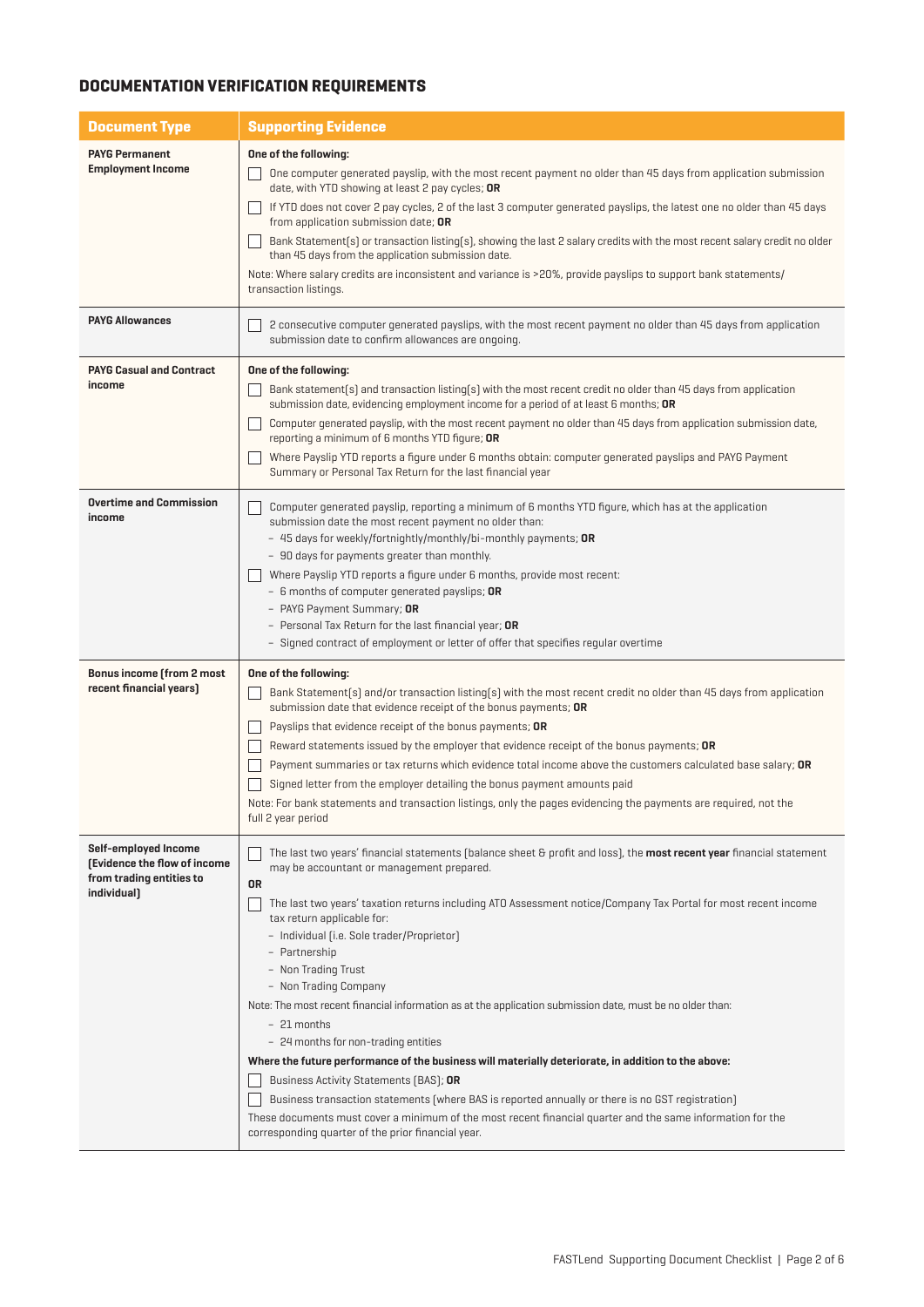| <b>Document Type</b>                                                                                                                                                                         | <b>Supporting Evidence</b>                                                                                                                                                                                                                                                                                                                                                                                                                                                                                                                                                                                                                                                                                                                                                                                                                                                                                                                                                                                                                                                                          |  |  |
|----------------------------------------------------------------------------------------------------------------------------------------------------------------------------------------------|-----------------------------------------------------------------------------------------------------------------------------------------------------------------------------------------------------------------------------------------------------------------------------------------------------------------------------------------------------------------------------------------------------------------------------------------------------------------------------------------------------------------------------------------------------------------------------------------------------------------------------------------------------------------------------------------------------------------------------------------------------------------------------------------------------------------------------------------------------------------------------------------------------------------------------------------------------------------------------------------------------------------------------------------------------------------------------------------------------|--|--|
| New Rental Income (owning<br>or purchasing a property<br>with no existing tenant but<br>intending to lease)                                                                                  | One of the following:<br>Copy of the current executed lease agreement; OR<br>Market appraisal contained in valuation dated within 90 days*; OR<br>Market appraisal from a registered real estate agent dated within 90 days* and on Agents letterhead<br>displaying property address                                                                                                                                                                                                                                                                                                                                                                                                                                                                                                                                                                                                                                                                                                                                                                                                                |  |  |
| <b>Existing Rental Income</b><br>[owning or purchasing a<br>property which is currently<br>tenanted and earning an<br>income)                                                                | One of the following:<br>Rental property schedule contained in current tax return, no more than 2 years old as evidenced through lodgement<br>with $ATO$ ; OR<br>Copy of current executed lease agreement [can include a Contract of Sale - Rental Schedule if purchase property is<br>currently tenanted]; OR<br>Copy of rental receipt issued by the real estate agent that is not more than 90 days* old showing 4 weeks of rental<br>payments; OR<br>Bank Statement(s) or transaction listing(s) no older than 90 days* showing at least 2 direct credits. The credits must<br>be identifiable as rental income<br>Where the property is not mortgaged to NAB, a rates notice must be supplied to evidence the customers ownership<br>of the property.<br>Note: For properties generating holiday, short-term or shared space rental income the gross rental income must be<br>demonstrated over a minimum of 12months, based on the most recent full financial year statement.<br>Note: The currency of income from shared space rental must also be confirmed using 2 recent account credits. |  |  |
| Investment Income (Interest<br>and Dividends) - Income<br>from Publicly listed shares,<br><b>Managed investments,</b><br>interest bearing deposits or<br>any other income producing<br>asset | One of the following:<br>Shareholding certificate or current dividend statement or notice<br>Managed Fund current statement or notice<br>Letter from a financial planner with the NAB Group.<br>Bank statement or internet banking transaction listing that identifies at least two direct credits as investment income<br>Share Registry advice<br>Term Deposit certificate<br>The most recent tax return (must be no more than two years old and either prepared by a tax agent or<br>containing evidence of lodgement to ATO)                                                                                                                                                                                                                                                                                                                                                                                                                                                                                                                                                                    |  |  |
| Income from shares held in a<br>Private Australian company<br>or Discretionary Trust<br><b>Distributions</b>                                                                                 | One of the following:<br>2 years of tax returns prepared by tax agent or containing evidence of lodgment to ATO most recent tax return no<br>more than 2 years old; OR<br>Bank statement(s) or transaction listing(s) no older than 90 days* and showing 2 years of income                                                                                                                                                                                                                                                                                                                                                                                                                                                                                                                                                                                                                                                                                                                                                                                                                          |  |  |
| Other Income                                                                                                                                                                                 | Government benefits - Government letter or bank statement(s) or transaction listing(s), no older than 90 days*,<br>showing 6 months of payments received, verifying government benefit in narrative.<br><b>Child Support</b> - Child Support Agency Letter confirming receipt of payment for next 5 years<br><b>PLUS</b><br>Bank statement(s), no older than 90 days*, showing 6 months of payments received<br><b>Superannuation</b> - One (or combination) of the following:<br>- Bank statement or transaction listing no older than 90 days* from the superannuation fund<br>- Superannuation Fund Statement or Letter no older than 90 days* over a 3 month period<br>- Financial Statements [eq: SMSF]<br>- Letter from Financial Planner / Advisor<br>Note: Some Government Benefit Payments have specific eligibility criteria - refer to Credit Guidelines Booklet<br>Note: Where income drawings are less frequent [e.g. quarterly, half yearly, yearly] for superannuation income,<br>provide 12 months payment period                                                                   |  |  |
| <b>Construction</b>                                                                                                                                                                          | Upon completion valuation. (except if pre-approval or if there is no contract to build inclusive of a progress payment<br>schedule).<br>Copy of Fixed Price Building Contract Variations fully executed by all parties and/or additional quotes for<br>"out of contracts" items.<br>Where FHOG amount is required at settlement - Authority to use FHOG and Other Government Grants form<br>for payment at land settlement - Fully completed, signed* and dated by each applicant.<br>Evidence of builders deposit receipts paid prior to settlement - where applicable.<br>Prior to first progress payment, must provide:<br>- Council approved plans and specifications<br>- Builders All Risk Insurance<br>- Home Owners Warranty Certificate<br>Note: Preparation, Deposit and Base stages cannot exceed 20% of total building contract costs, and final stage<br>completion must be min. 10% of total building contact                                                                                                                                                                         |  |  |

\*Documents must be no older than 90 days as at the application submission date.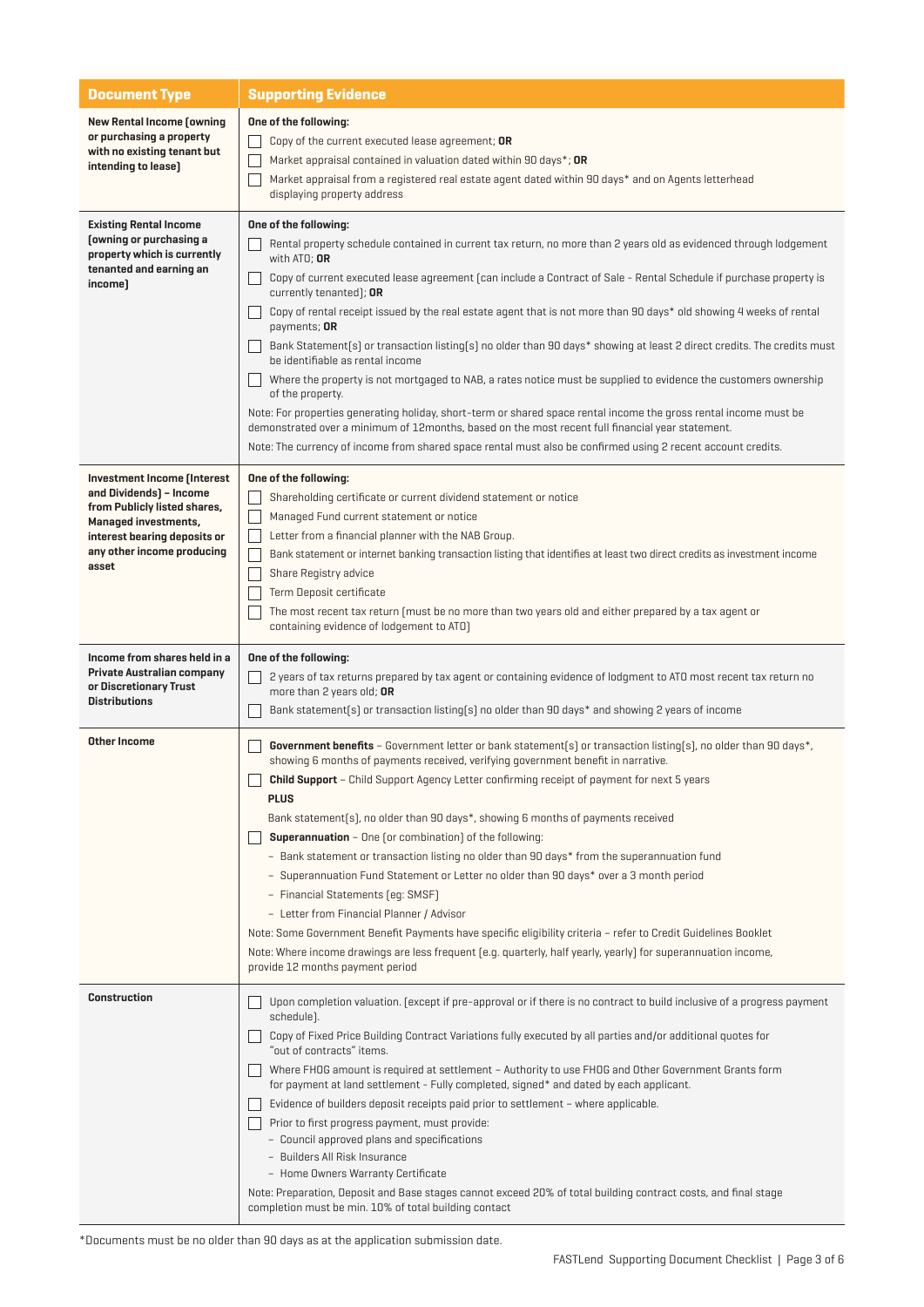| <b>Document Type</b>                                     | <b>Supporting Evidence</b>                                                                                                                                                                                                                                                                                                                                                                                                                                                                                                                                                                                                                                                                                                                                                                                                                                                                                                                                                                                                                                                                                                                                                                                                                                                                                                                                                                                                                                   |  |
|----------------------------------------------------------|--------------------------------------------------------------------------------------------------------------------------------------------------------------------------------------------------------------------------------------------------------------------------------------------------------------------------------------------------------------------------------------------------------------------------------------------------------------------------------------------------------------------------------------------------------------------------------------------------------------------------------------------------------------------------------------------------------------------------------------------------------------------------------------------------------------------------------------------------------------------------------------------------------------------------------------------------------------------------------------------------------------------------------------------------------------------------------------------------------------------------------------------------------------------------------------------------------------------------------------------------------------------------------------------------------------------------------------------------------------------------------------------------------------------------------------------------------------|--|
| <b>Genuine Contributions</b><br><b>(Genuine Savings)</b> | <b>Genuine Savings</b> Evidence of minimum 5% of Purchase Price is to be verified as genuine contribution<br>(savings) for loans with a base LVR above 90% or First Home Buyer Loans supported by Government Guarantee<br>$[eq.$ bank statements]. $1$<br><sup>1.</sup> Refer to Credit Guidelines Booklet under Genuine Contributions (Genuine Savings) section for full details on<br>verification requirements.                                                                                                                                                                                                                                                                                                                                                                                                                                                                                                                                                                                                                                                                                                                                                                                                                                                                                                                                                                                                                                           |  |
| External mortgage debt<br>(not being refinanced)         | Loan statement, Internet account summary, Internet transaction listing or other document (e.g. loan contract), no<br>older than 6 months that evidences the:<br>- loan limit; and<br>- interest rate: and<br>- expiry date of loan term or remaining period of loan term (excluding line of credit facilities)<br>- For IO loans obtain expiry date or remaining IO period<br>Note: Expiry dates or remaining loan term can be verified by bank issued documents where the account number/reference<br>number can be reconciled with any of the above.<br>Note: Statements for a home loan are not required where the lender of the home loan provides information to credit<br>reporting bodies for Comprehensive Credit Reporting.                                                                                                                                                                                                                                                                                                                                                                                                                                                                                                                                                                                                                                                                                                                         |  |
| <b>Purchases</b>                                         | Fully executed Contract of Sale including special conditions (signed by all parties)<br>Note: For NSW and ACT - Contract of Sale must be signed and dated by at least one party Purchaser or Vendor. Where an<br>unsigned contract of sale is to be provided, then this must be accompanied with a signed Sales Advice notice (letterhead,<br>dated, details of transaction and parties) from agent.                                                                                                                                                                                                                                                                                                                                                                                                                                                                                                                                                                                                                                                                                                                                                                                                                                                                                                                                                                                                                                                         |  |
| <b>Refinances</b>                                        | 6 months bank statement(s)/ transaction listing(s), no older than 90 days from application submission date<br>for loan[s] being refinanced<br>Last 3 months credit card(s) statements for cards being refinanced (showing name, card limit, and balance)<br>Signed Discharge Authority Form (outgoing lender)<br>Note: Statements for a home loan are not required where the lender of the home loan provides information to credit<br>reporting bodies for Comprehensive Credit Reporting.                                                                                                                                                                                                                                                                                                                                                                                                                                                                                                                                                                                                                                                                                                                                                                                                                                                                                                                                                                  |  |
| <b>First Home Owners Grant</b><br>[FHOG]                 | Original and executed FHOG application forms [if applicable].<br>Authority to use FHOG and Other Government Grants form for payment at land settlement (if applicable).<br>Fully completed, signed and dated by each applicant.<br>Email scanned copies of the documents to: Advantedge.afssettlements@advantedge.com.au<br>Post documents (TAS only) to: FHOG Department, 700 Bourke Street, Docklands VIC 3008                                                                                                                                                                                                                                                                                                                                                                                                                                                                                                                                                                                                                                                                                                                                                                                                                                                                                                                                                                                                                                             |  |
| <b>Applications involving</b><br>cash out                | Cash out is any funds provided to the customer on an uncontrolled basis.<br>Application notes must cover the purpose of any cash out/equity release in excess of the current lending limits.<br>Evidence of 80% of the cash out/equity release is required where LMI applies<br>Note: The above criteria does not apply where the loan product is a line of credit/portfolio facility.                                                                                                                                                                                                                                                                                                                                                                                                                                                                                                                                                                                                                                                                                                                                                                                                                                                                                                                                                                                                                                                                       |  |
| <b>Repayment at Retirement</b>                           | 100% Financial Assets to Home Loan Limit/s at Drawdown<br>Most recent valuation held for current property (if not already held by Lender); OR<br>Rates notice of current property (no older than 12 months); <b>OR</b><br>Bank account statement and/or term deposit certificate (no older than 90 days); OR<br>Share statements / online trading account statements (no older than 12 months); OR<br>Most recently issued superannuation statement (no older than 12 months); OR<br>A letter from a financial planner which states the balance of the customer's super fund (no older than 12 months);<br>0R<br>Financial statements [e.g. SMSF, company/business, trust] $\wedge$ ; OR<br>Copy of non-listed company or business balance sheet that the customer(s) holds an interest in, which shows the<br>entity net asset/equity value^. Note: value attributed should align with customer's entitlement i.e. % of ownership; OR<br>Beneficial ownership of a trust where customer is [a] a trustee who controls the distributions from a trust<br>to beneficiaries or [b] a named trust beneficiary who receives trust income distribution/s:<br>Schedule of beneficiaries in the trust deed AND<br>Balance sheet of the trust <sup>^</sup> OR<br>Another document which verifies the asset held, in line with verification document criteria <sup>^</sup><br>Note: Refer to Credit Guidelines Booklet for full details of verification requirements. |  |
| <b>Downsize Owner Occupied</b><br><b>Property</b>        | The most recent valuation held; OR<br>Rates notice (no older than 12 months)                                                                                                                                                                                                                                                                                                                                                                                                                                                                                                                                                                                                                                                                                                                                                                                                                                                                                                                                                                                                                                                                                                                                                                                                                                                                                                                                                                                 |  |

Advantedge Financial Services Pty Ltd (Advantedge) ACN 130 012 930 Australian Credit Licence 391202. Advantedge distributes and manages loans funded by AFSH Nominees Pty Ltd ACN 143 937 437 Australian Credit Licence 391192 under the Advantedge Residential Loan Programme. Each entity is a member of the National Australia Bank Group. National Australia Bank Limited does not guarantee the obligations of its subsidiaries. A156708-0322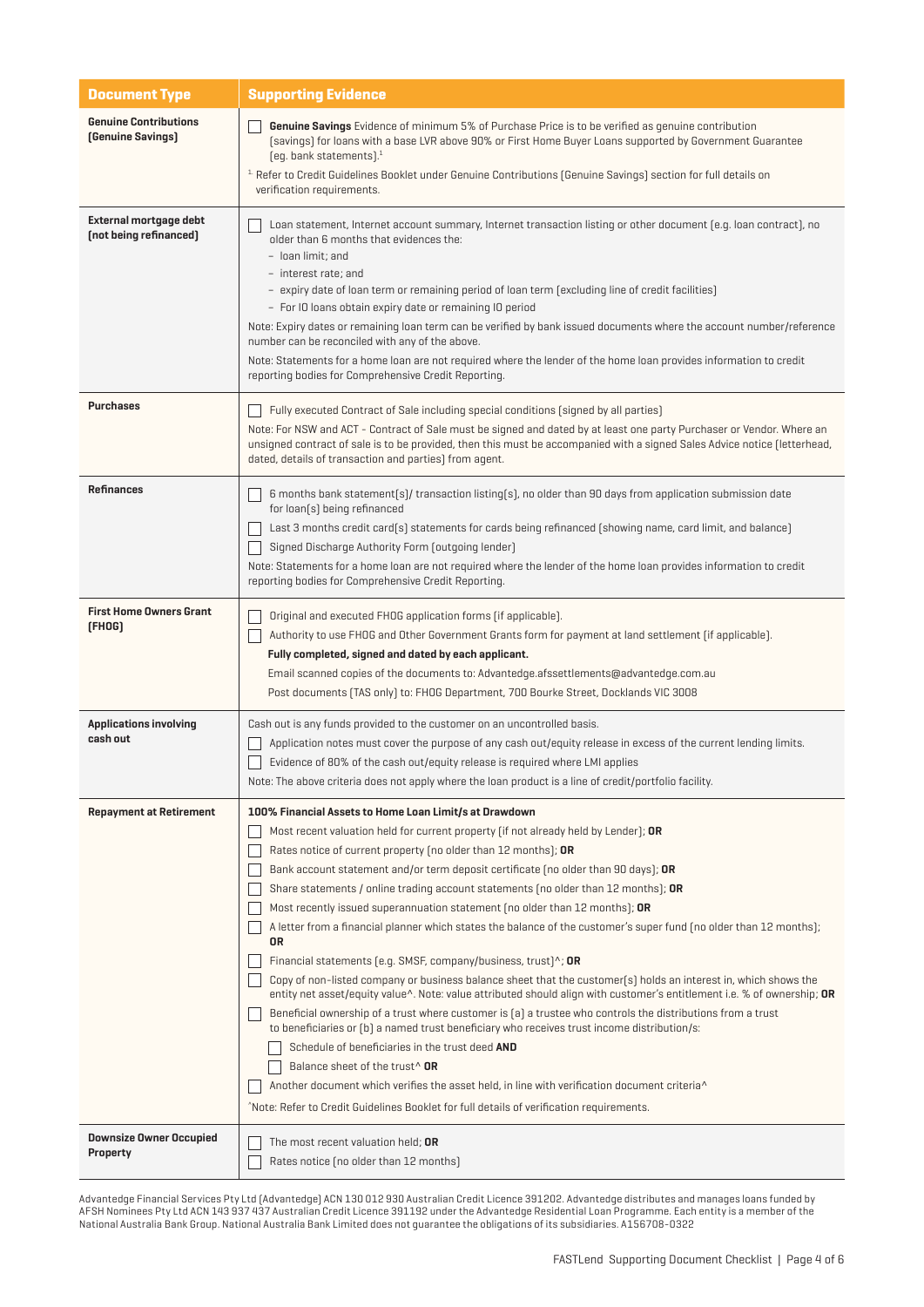# New Application COVID-19 Commentary



#### **CONVERSATION GUIDE**

#### **Some questions to ask your applicants to help you understand if they have experienced or foresee any changes related to COVID-19:**

- Can you tell me about your job and the impacts of COVID-19?
- If applicable, has the rental income amount on any of your investment properties decreased?
- Can you tell me about any future changes that you are aware of and how they may potentially impact your financial situation?
- Has your employer given you any indication that COVID-19 may result in reduced hours or income?
- Post the COVID-19 pandemic, do you believe that you'll be able to return to your normal employment conditions?
- Have you been advised of any future changes to your employment?
- Is your situation temporary and likely to recover shortly after settlement? If yes, how will you meet your repayments and commitments during this interim period?

#### **Self-employed income**

Can you tell me about your business and the impacts of COVID-19, will you be able to continue to trade? If impacted, you must address all of the following:

- Can you tell me about how the COVID-19 measures have impacted your sales, and how further measures may impact your sales over the coming months (e.g. reduced sales and enquires by 40% since last week due to the nature of the industry, or cancelled projects etc.)?
- Can you tell me about the impact that COVID-19 has had/ may have on your cashflow over the next six months (e.g. debtors paying slower, creditors deducting terms)?
- What, if any, COVID-19 Government Assistance you have taken up?
- Can you tell me about any future changes that you are aware of and how they may potentially impact your financial situation?
- Post the COVID-19 pandemic, do you believe that your business will be able to return to more normal trading conditions? If so, how long have you planned for this to occur?